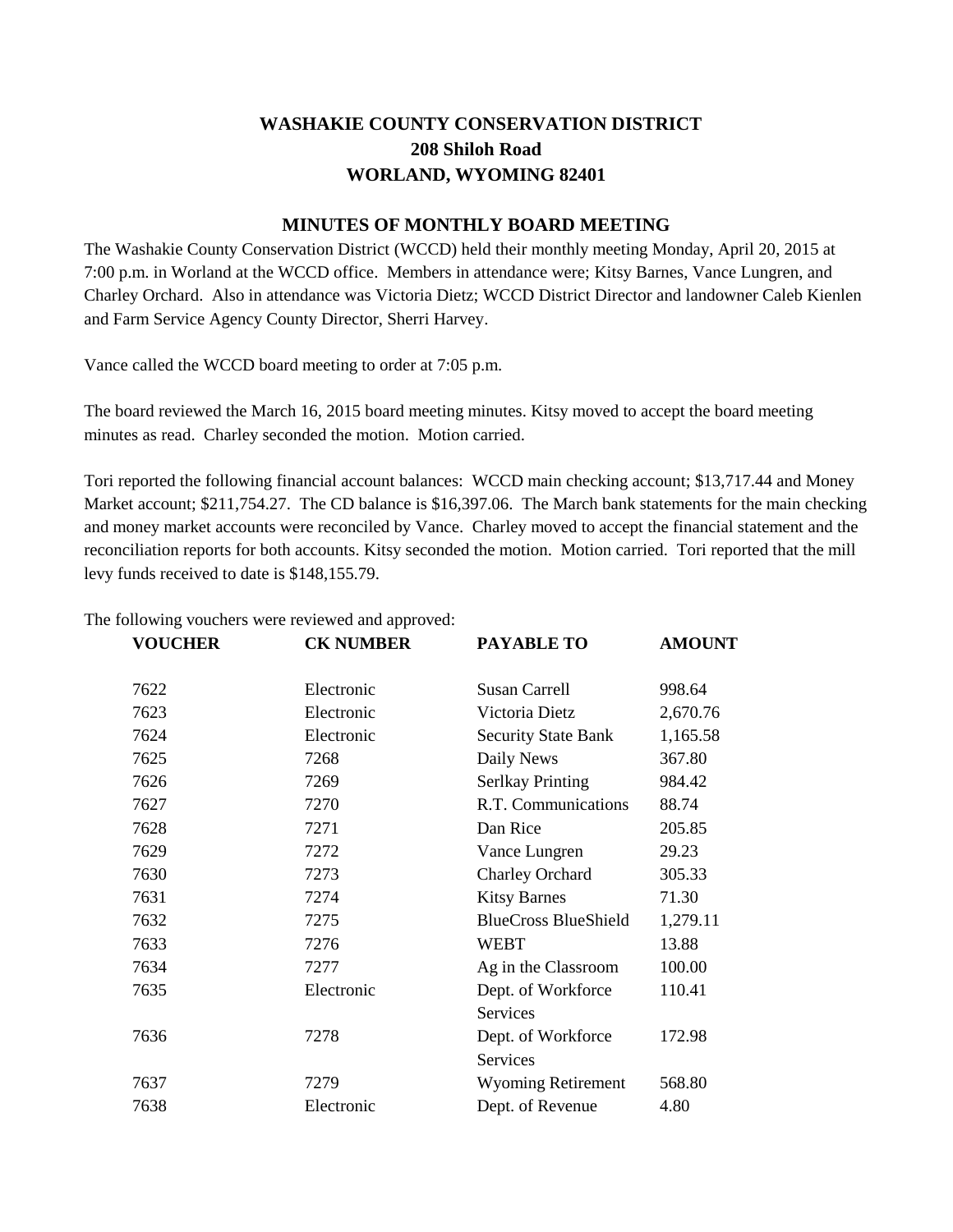| 7639 | 7280 | Voided               |          |
|------|------|----------------------|----------|
| 7640 | 7281 | Robert Lytle         | 1.20     |
| 7641 | 7282 | Cardmember Service   | 1.062.97 |
| 7642 | 7283 | Hamilton Ranch, Inc. | 3.000.00 |

# **NRCS REPORT**

No NRCS representatives were in attendance. However, Laura provided the following DC Report via email prior to the meeting:

- Grants
	- o Holden made some maps for the NWQI Monitoring
	- o Voss As-built has been completed.
	- o Jordan Farms AS-Built has been completed
- NWQI
	- o We accepted a second round of applications to try to spend the money. The batching date was March  $20<sup>th</sup>$ . We received an additional 6 applications.
	- o The allocation we were given was \$575,000.
	- o We are in the process of writing contracts. We ended up with five pivots and one gated pipe project in the  $1<sup>st</sup>$  round of funding. They are estimated at \$450,000 total. We were able to fund 2 additional pivots for a total of \$528,053.
	- o I have requested \$20,996 to fund one more pivot.
- $\bullet$  EQIP 2015
	- o All of our contracts have been written, reviewed and sent to the AO for review. Some of which have been sent on to the SO.
	- $\circ$  The biggest hold up right now on our contracts is the Cultural Resource approval. Since WY does not have its MOU with SHPO signed yet, all projects have to have a detailed report sent to SHPO and a letter sent to the tribes for approval. Once these are submitted they have 30 days to reply. Most of these require a site visit to write the report so they are all pretty much on hold since our 2 state Cultural Specialists have over 90 to do right now. Hopefully this MOU will be signed by mid-May and we can then move forward with business as usual.
- WCCD Review and Signatures on pre-contracts
	- o As soon as the SO approves our contracts so we can get signatures, I will e-mail you the plan maps to review.
	- o Then someone can come sign them before they are obligated.
- CSP Renewal Applications (2011 CSP Contracts)
	- o We are currently writing these contracts.
	- o We now have 4 of these.
- NRCS Staff
	- o Katelyn Shade has taken a position in Kaycee, WY as a Range Con. This is a lateral move, but will have additional responsibilities as she will be responsible for the office operations with direction from the DC in Buffalo.
	- o I have signed the paperwork to fill her position with a Soil Con. Not sure how long that process will take.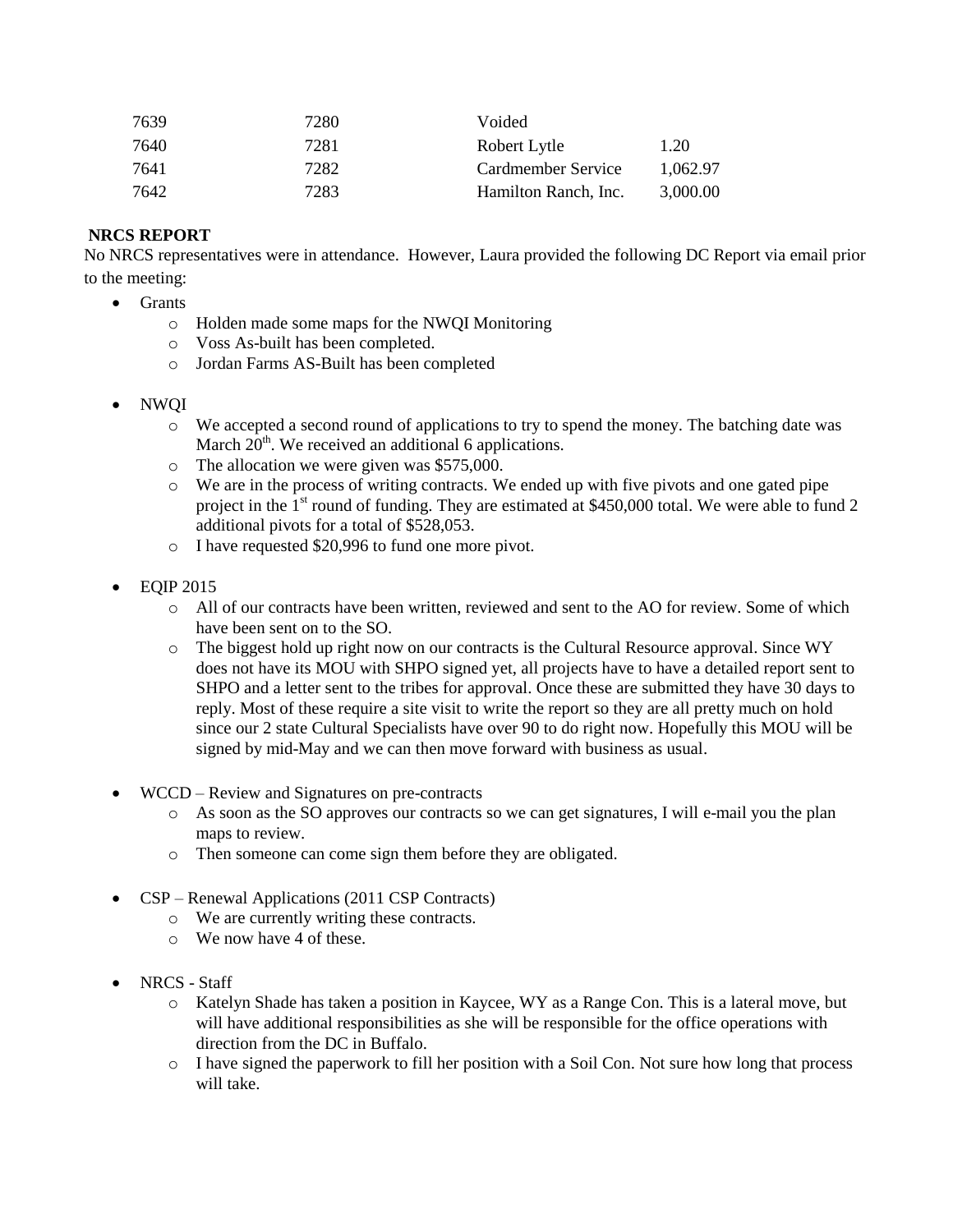## **WCCD EMPLOYEE REPORTS**

Tori previously provided Susan Carrell's report to the WCCD Board via email. Tori's verbal report was as follows:

Gooseberry Creek Revegetation Project Update – Tori reported that she had submitted the research grant for the Gooseberry Creek Revegetation Project to the Department of Ag. She stated that she had received substantial help from Joe Scianna, Bridger Plant Materials Center Specialist in writing the verbiage for technical part of the grant. Tori added that she also received help from Ray Gullion, NRCS Range Conservationist in developing the plant list for the associated soils and landowner requests, from Holden Hergert in developing the project map, and from Jim Jacobs, NRCS Plant Materials Specialist in Montana. Tori reported that the Board of Ag will review the grant proposals during their June  $9<sup>th</sup>$  meeting.

Cottonwood Grass Creek/Wyoming Natural Resource Trust Fund Update – Tori reported that she made Kitsy's suggested edits to the Cottonwood Grass Creek Russian olive/tamarisk removal report from Jarrod Glanz. Tori stated that, after checking with Jarrod, submitted the final report to Bob Budd, WNRTF.

Water Quality Monitoring Preparation - Tori reported that she has been currently working on the Bighorn River-Slick Creek Watershed Sampling and Analysis Plan (SAP) and has it in the final stages and plans to submit to Cathy Norris at DEQ by Friday.

Tori reported that she has plans to meet with Dave Morneau at Popo Agie Conservation District and Kerri Sabey from Unita County Conservation District in Lander on April 30<sup>th</sup> for a refresher on her water monitoring equipment use.

### **OLD BUSINESS**

Rural Cost Share Program – Tori provided the WCCD with a copy of the NRCS Trip Report from Holden Hergert for Wayne Voss's completed pivot project.

Special Discretionary Funds Program – Tori reported that Jordan Farms has completed their buried pipeline project and provided the WCCD Board with a copy of the NRCS Trip Report from Holden Hergert.

New Hire Update-Karen Fenton – Tori reported that she and Vance conducted the interview for the new Program Assistant position with Karen Fenton. Tori stated that she and Vance were both very impressed with not only her resume, but felt that her answers to the interview questions provided support for her experience and education. Tori reported that she and Vance both agreed to offer Karen the job. Tori reported that Karen will begin work on May  $4^{\overline{th}}$ .

Nowood Watershed Improvement District (WID) Update – Tori reminded the WCCD Board of the upcoming joint board meeting for the Nowood WID on April 27, which will be held at Manderson Town Hall at 7:00 p.m. Tori stated that the main reason for the meeting was to help take care of answering some the questions of the Nowood petitioners, to help everyone understand the process moving forward, and to consider moving the election to a later date. Vance stated that he would be able to attend and Charley stated that he would be using Google to be brought in.

#### Tree Program

 -Machines Update – Tori reported that she has not yet advertised the tree planter or the weed barrier machine. -Continue Selling Weed Barrier – Tori reported that she was currently out of Weed Barrier and wanted to make sure that the WCCD Board wanted her to continue with providing the product. Tori stated that residents cannot purchase it from any of the local businesses. Tori stated that the WCCD makes about \$600 per 20 rolls and usually ends up storing about half of it at her house over a winter. Charley suggested that WCCD continue to provide weed barrier, but order it in 10 roll increments so storage issues can be minimized.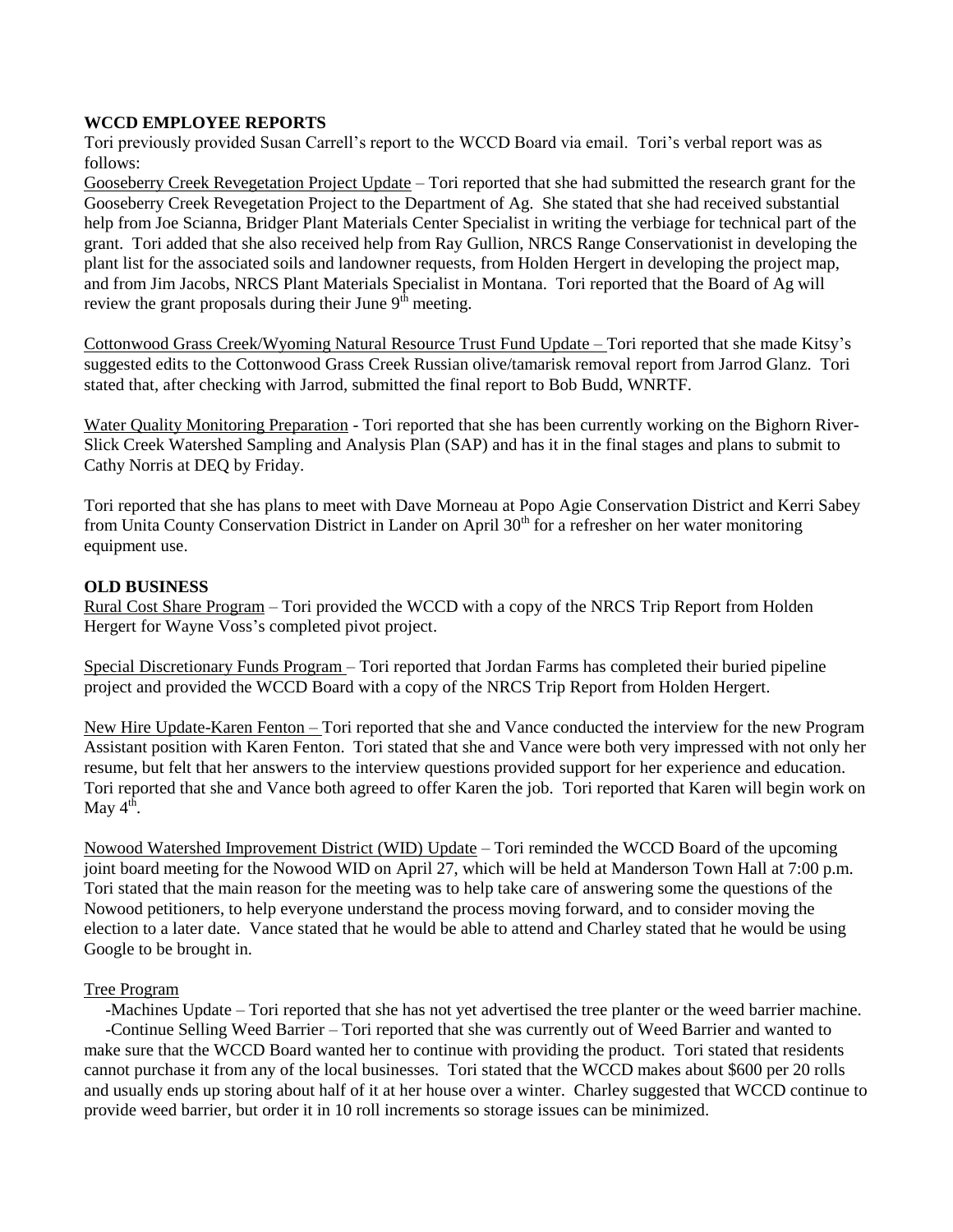Outdoor Classroom Seeding Project Update – Tori reported that Jarrod Glanz has completed the chemical spraying on the future range plant grasses at the Outdoor Classroom. Tori reported that Joe Scianna from the Bridger Plant Materials Center will visit Grace Godfrey's Ag class this week to go over the site prep and watering needs of the grass plots, then on May  $1<sup>st</sup>$ , will bring his crew to assist with the seeding.

## **NEW BUSINESS**

### Rural Cost Share Application Presentation:

 -Caleb Kienlen - [Split Rock Land & Cattle Buried Pipe Project](http://weebly-file/4/6/2/9/46293003/split_rock_land_&_cattle_rural_application_2015.pdf) – Caleb gave the WCCD Board an overview of his proposed project, which is to install 2500 feet of buried pipe to eliminate an open ditch. Caleb stated that he currently has allot of erosion as there is a 20ft. drop in elevation. He said that he does provide livestock water outside of the area, but the cows get in it and create havoc as well. He discussed the project with the board members and stated that, if funded, the pipeline would be a first phase, which could later be connected to a pivot system. Tori explained that the WCCD Board would be batching the applications during the May board meeting.

Annie's Project Sponsorship-Sherri Harvey, recipient of the WCCD's Annie's Project Scholarship, attended the meeting to summarize her six-week Annie's Project session. Sherri thanked the WCCD for the funding and appreciated the opportunity to attend such a well organized, informative session. She highly encouraged the WCCD Board to continue to support it. She stated that the project is specifically geared toward women in Agriculture and they are taught how to handle change, time management, conflict, estate planning, retirement planning, marketing, soil health, investments, banking loans, fraud protection, and more.

#### NWQI Monitoring Update

 - Tori provided the WCCD board with the signed agreement and consent form from [Jeff & Tammy](http://weebly-file/4/6/2/9/46293003/kappti_agreement_consent_forms.pdf) Kapptie for their review and signature. Tori stated that the Miller Coors site had significantly deteriorated since 2008, when the WCCD monitored at that site. Consequently, she had checked with Kapptie's, whose land is across the highway, very close to the Coors site and they had agreed to allow monitoring to be done. Charley made a motion to approve the Landowner Agreement for [Jeff & Tammy](http://weebly-file/4/6/2/9/46293003/kappti_agreement_consent_forms.pdf) Kapptie. Kitsy seconded the motion. Motion carried. Vance signed the Landowner Agreement. Charley made a motion to accept and recognize the signed Landowner Consent to Release of Information forms for [Jeff & Tammy](http://weebly-file/4/6/2/9/46293003/kappti_agreement_consent_forms.pdf) Kapptie. Kitsy seconded the motion. Motion carried.

Tori reported that she has begun ordering all of the supplies, checking all of the water quality monitoring equipment and updating all of the monitoring forms and stated that her first day of monitoring will be May  $11<sup>th</sup>$ . Tori stated that Jared Dalebout will be assisting her with monitoring and will be installing a continuous logger gauge at the Slick Creek Site.

#### [WCCD Draft FY 2016 Budget](http://weebly-file/4/6/2/9/46293003/fy_2016_budget_for_board_review_04192015.pdf) Review/Discussion

 -State Science Fair Support Consideration–Tori reported that she had contacted Tony Hoch at Laramie Rivers Conservation District for information on their science fair contributions. Tori stated that Tony and another employee from his conservation district spend several days judging over 200 projects each year and they provide two \$250.00 scholarships for natural resource related projects. Tony said their involvement is in partnership with the University of Wyoming and it takes allot of work. Kitsy suggested that Tori contact Grace Godfrey to maybe inquire about the science fair held in the Big Horn Basin and support more of a local sponsorship.

Tori went over the draft FY 2016 budget and pointed out any changes from the previous fiscal year and explained any new or proposed budget items. Tori stated that she would like to propose that the WESTI support be increased to \$1,000.00, but possibly more. She stated that she would contact the Extension Service to find out what an average cost of putting the event on. Tori reported that there have been several members of the Big Horn Basin Ag Ambassadors leave, that were very active on that board and she has visited with Caitlin Youngquist,